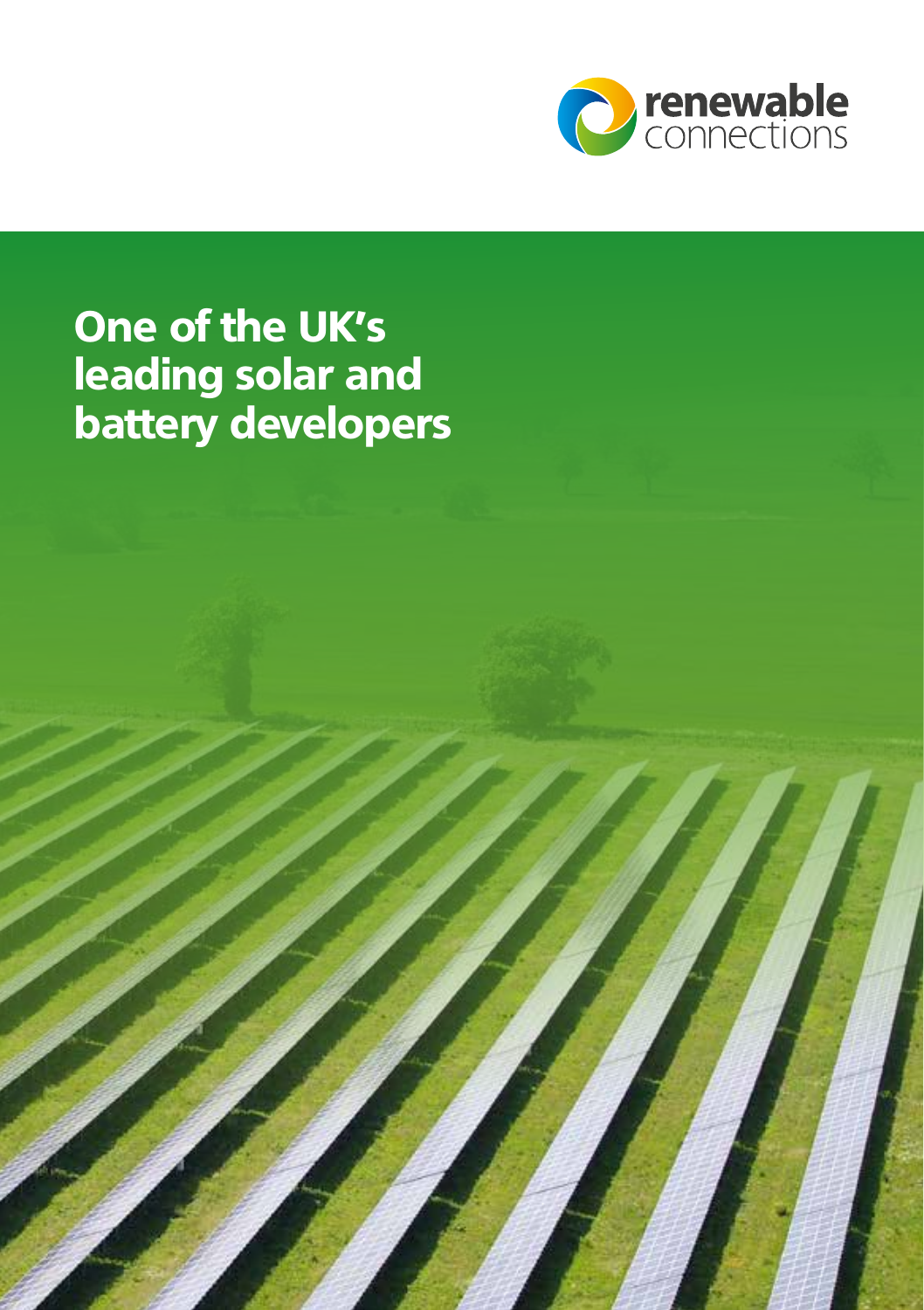

### Who we are Renewable Connections is one of the UK's leading solar and battery developers.

We deliver highly innovative renewable energy developments across the UK and take a responsible, community-led approach to the planning and design of our projects.

With an outstanding success record of achieving project consents, the Renewable Connections team are unlocking hundreds of megawatts of solar and storage, increasing energy independence in the UK, and supporting the Government to reach its net zero targets. We are committed to developing high quality projects which see benefits delivered to local residents and the natural environment.

> Renewable Connections was established by sustainable energy investment specialist, Armstrong Capital Management. Our team is very experienced in renewables having developed over 1GW of solar projects globally.



## Our developments

Renewable Connections is developing an exciting pipeline of projects across Scotland, England and Wales. Our projects have been identified and designed to be sensitive to their location to ensure minimal local impacts.

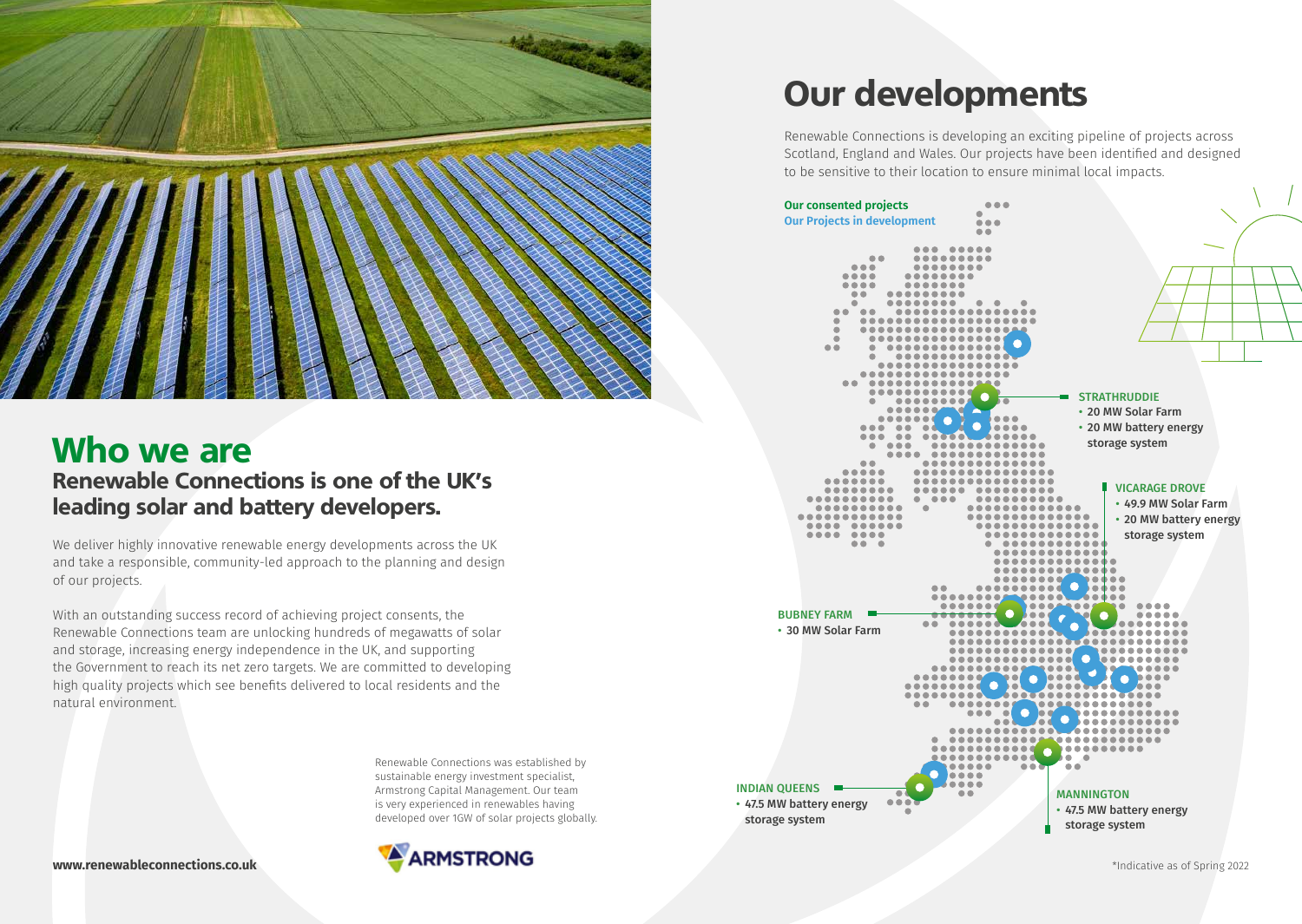

## Our approach to consultation

Renewable Connections is a responsible developer committed to engaging with the communities we are active in. We undertake consultation with local communities throughout the development process. Community feedback and comments can help inform our final project designs.

#### **How we engage**

- Each of our projects has a dedicated website or webpage
- We can be contacted by telephone, email or post
- We regularly host consultation events be these virtual or in-person
- We speak to landowners, elected members, Parish Councils, Community Councils and local community groups
- Statutory consultees also give us feedback on our development proposals, particularly around environmental and landscape issues
- We issue project newsletters and letters at key stages
- We also adapt our engagement to support the requirements of our stakeholders so for example if someone is shielding we will happily host a virtual meeting for them.

#### **Purpose of our consultation**

- Ensure a mechanism for two way feedback
- An opportunity to share our proposals with the community
- Gather community feedback and comments on proposals and relevant information about the local area
- Opportunity to consult prior to submission of the formal planning application
- Answer questions and identify issues most important to the local community
- Discuss the project benefits and community investment fund
- Meet face to face or virtually

# The need for solar

Analysis from the Climate Change Committee and other independent bodies shows that in order to achieve Net Zero targets the UK will need to deploy at least 40GW of solar by 2030. If this target is met solar could meet 15% of the UK's annual power need.

There is also an on-going need in the UK to increase energy independence. Domestic renewable energy production is critical in achieving this. Currently the UK is subject to changeable global energy prices and the Department for Business, Energy & Industrial Strategy (BEIS) has highlighted the importance of generating clean renewable energy domestically to reduce reliance on expensive fossil fuels. Of course the primary input for solar – light – is free.

And as one of the most quickly deployable renewable technology's on the market, we believe solar has a critical role to play in helping the UK to meet its energy targets and become more energy self-sufficient.



To achieve Net Zero targets the UK will need to deploy at least 40GW of solar by 2030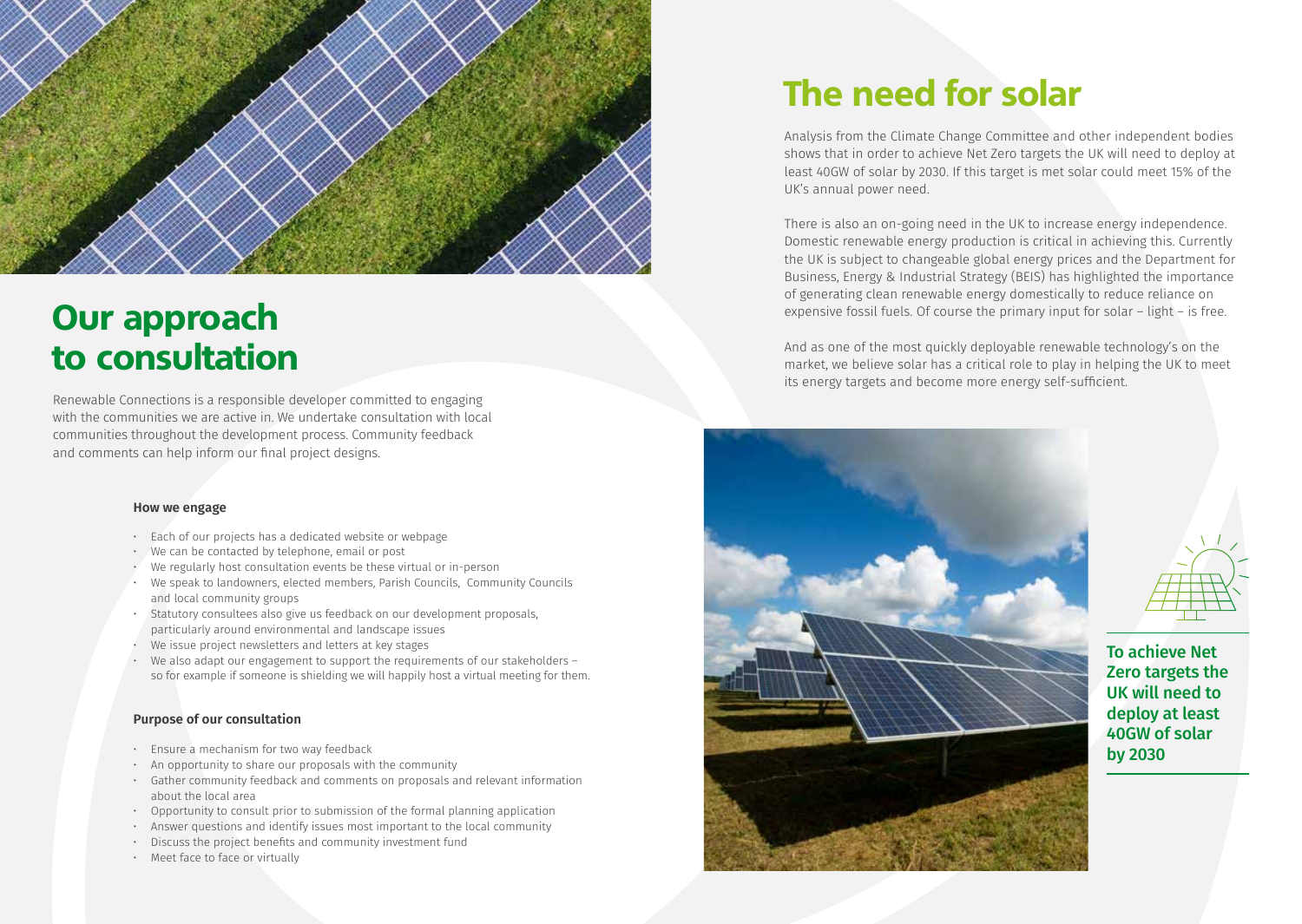

# The benefits of solar

Solar is a passive form of electricity generation, with no waste, noise or emissions created during electricity production and needs to play a significant role in our energy system if we are to meet climate targets.



Solar works well everywhere in the UK – solar panels don't need direct sunlight to operate, and they produce energy all year round.



Solar is the most affordable electricity in history and the most affordable renewable energy in the UK. The price of solar panels has declined whilst the efficiency of panels has improved.



Ground mounted solar projects can deliver major benefits to the environment. In addition to providing clean, affordable energy they can improve local biodiversity by supporting new and existing plant life.



In most cases 99% of a solar panel is recyclable and there are organisations that specialise in solar recycling. This means the environmental impact of decommissioning a solar system can be minimised.



Solar is quickly deployable and can help the UK to meet its energy targets and become more energy selfsufficient.



Solar farms can provide a valuable income stream for farmers up to forty years, supporting them to diversify, whilst continuing food production on other parts of their land, and sheep grazing around the solar farm itself.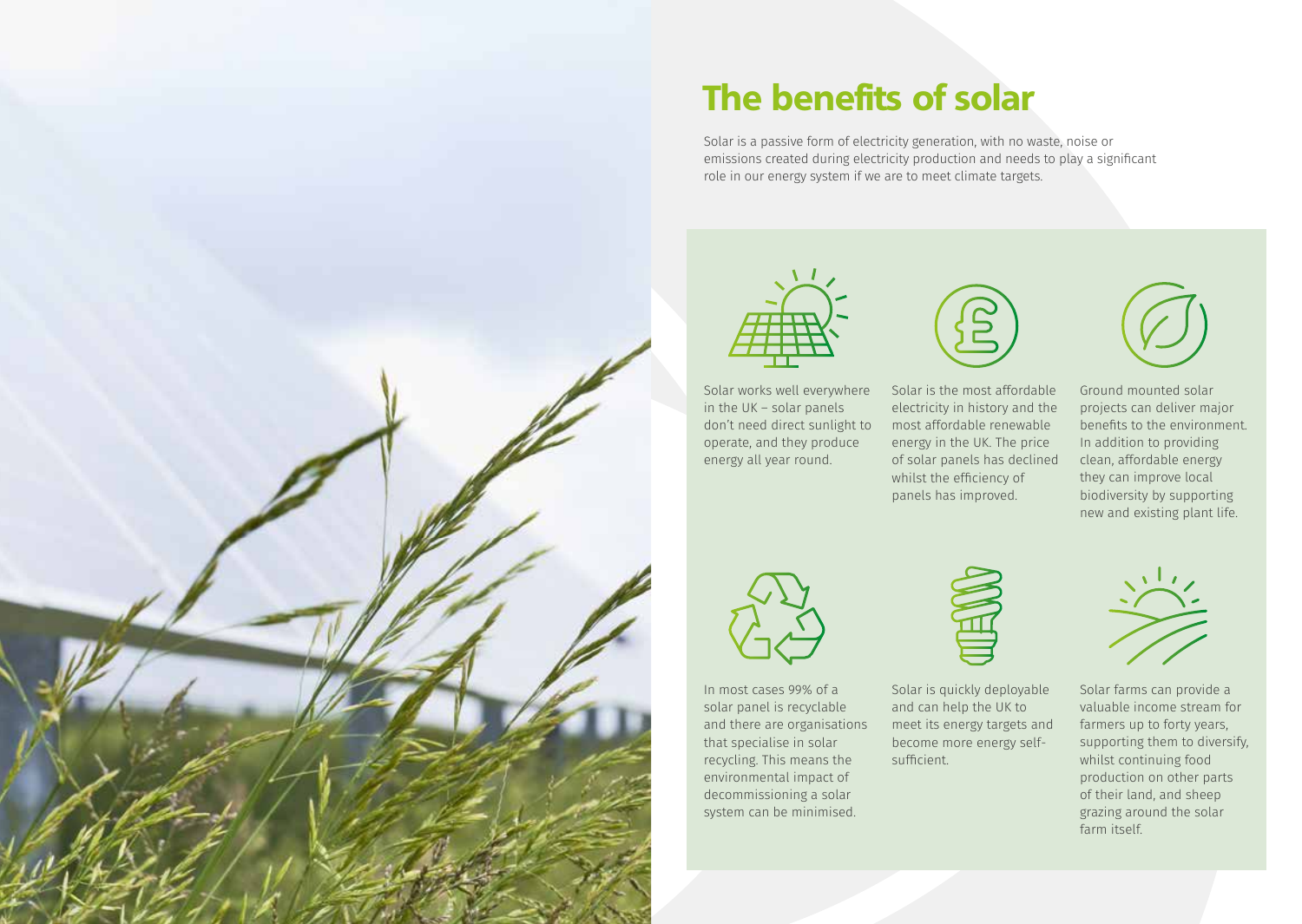# Frequently asked questions

#### **How do you choose a solar farm site?**

Our sites are chosen following an extensive site selection process, which takes into account environmental designations, local electricity network access and capacity, the physical characteristics of a site, as well as the need for a supportive landowner who is committed to sustainability, environmental stewardship, and community benefits.

#### **Are solar farms noisy?**

No – solar farms are not noisy, producing no more than normal background levels of sound similar to wind or distant traffic beyond the site boundary.

#### **What are the benefits to the local community?**

For each of our projects Renewable Connections is committed to setting up a community benefit fund to be made available, to support local projects. We always welcome suggestions as to what local projects might be able to benefit.

There are also obvious environmental benefits such as helping a local authority area reach it climate change targets and reduce its carbon footprint.

And our solar farm projects can provide a range of biodiversity benefits depending on the site. For example – establishing wildflower meadows and grasslands; supporting hedgerow growth; and promoting wetland habitats.

#### **Are there any permanent impacts of a solar farm?**

Solar farms are temporary and the land is fully reinstated to farmland once the equipment is removed at the end of the project life, which is usually no more than forty years.

#### **Does solar pose a health risk?**

No – solar is a passive technology which doesn't produce any harmful by-products.

#### **What are the visual impacts of a solar farm?**

We will follow national and local planning guidance and work with the local community in order to design a project to ensure the visual impact is minimised. Solar panels, at between 2-3 metres are low profile and can generally be easily screened.



#### **What happens when a solar farm is decommissioned?**

Following a maximum 40-year generation period, solar farm developments will be decommissioned where all equipment will be removed from the site and recycled, and all the land will be restored to its current state.



**What are the main components of a solar panel?**

Infographic courtesy of Solar Energy UK. https://solarenergyuk.org/resource/everything-under-the-sun-the-facts-about-solar-energy/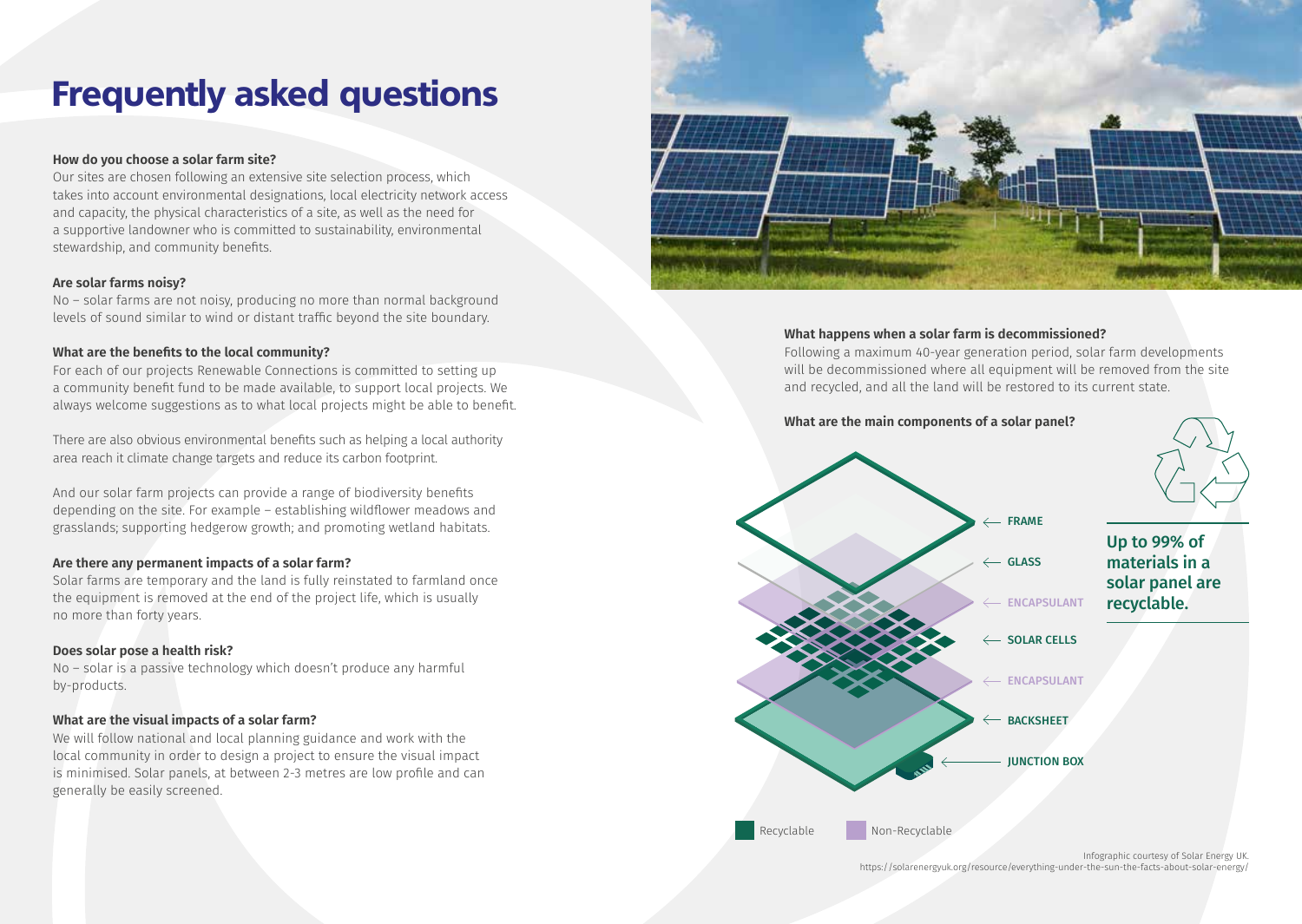#### **How will the deployment of new solar farms affect energy bills?**

Solar power is the most affordable form of energy in the UK. This is due to the cost of solar panels declining as much as 60% since 2010, with their efficiency having greatly improved over the same period. Sunlight (the primary input) is free which means that the price of solar power is much less volatile than fossil fuels that must be imported at cost.

#### **Does land used for solar farms reduce the UK's food security?**

The independent National Food Strategy\*, a review for Government, has shown that solar farms do not present a risk to the UK's food security as there is enough agricultural land to meet the UK's needs. Solar farms can provide a valuable income stream for farmers to continue food production on other parts of their land, whilst solar farms themselves can still be used for sheep grazing. \*www.nationalfoodstrategy.org

#### **During construction are there impacts on local roads?**

For a period of approximately 24 weeks during construction, there are deliveries of equipment to site. Renewable Connections put in place measures to manage impacts of construction traffic, including a Construction Traffic Management Plan (CTMP) submitted with the solar farm planning application.

## Typical steps of a solar development

### Project timeline





### If you're a landowner

**We are looking for landowners to partner with** through 30 to 40 year leases, for which we can offer attractive index linked quarterly rental payments. We would love to hear from you if your land meets some or all of the below requirements:



- Minimum 40 acres
- Ideally grade 3 or below
- Relatively flat
- Preferably not overlooked by residential housing
- Preferably close to 33KV or 132KV overhead lines, or near a substation
- Freehold or leasehold ownership with ability to let for 30 years
- We would also consider purchasing land

We have a number of regional operatives who are active in your area and able to response swiftly to any enquiries you have. Please telephone **020 77492650** to speak to one of our land management team.